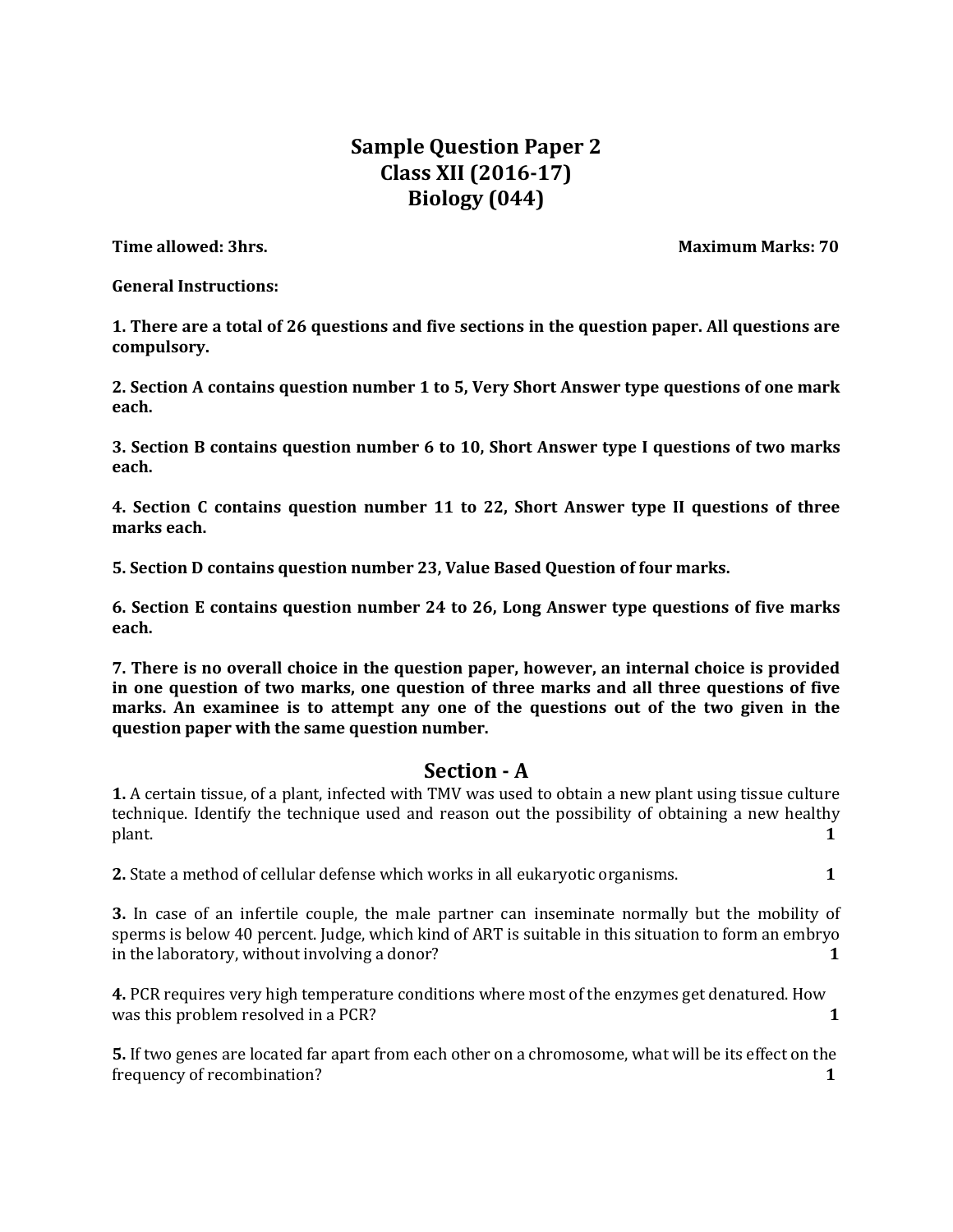## **Section - B**

**6.** The alarming population growth is leading to scarcity of basic requirements. Suggest with reason, any two population control measures other than contraception to address the situation.

**7.** Both Down's syndrome and Turner's syndrome are examples of chromosomal disorders. Cite the differences between the two, at the chromosomal level. **2** 

**8.**To reduce the percentage of population suffering from hunger and malnutrition, microbes are grown on a large scale to act as food supplements. Mention any two microbes used as food supplement and suggest their role. **2** 

#### **OR**

Success rate of artificial insemination in cattle is fairly low. Identify any other technique to improve the successful production of hybrids. State two advantages of this technique.

**9. a)** A patient who is suffering from myocardial infarction is given a clot buster as part of his treatment. Mention the clot buster administered and its microbial source. **b)** A person recuperating from illness is advised to have curd regularly. Why? 1+1

**10.** Assess the effects of loss of biodiversity in a region. Mention any four such effects. **2**

# **Section – C**

**11.** Draw and label the enlarged view of microsporangium of an Angiosperm. State the function of its innermost wall layer. **3**

**12.** 



**a)** State the type of gametes shown in the diagram above.

**b)** Identify the process taking place and the resultant structure.

**c)** Name an organism that reproduces in this manner. **1+1+1** 

**13.** Diagrammatically represent the experimental set up that proved Oparin - Haldane hypothesis.

**2**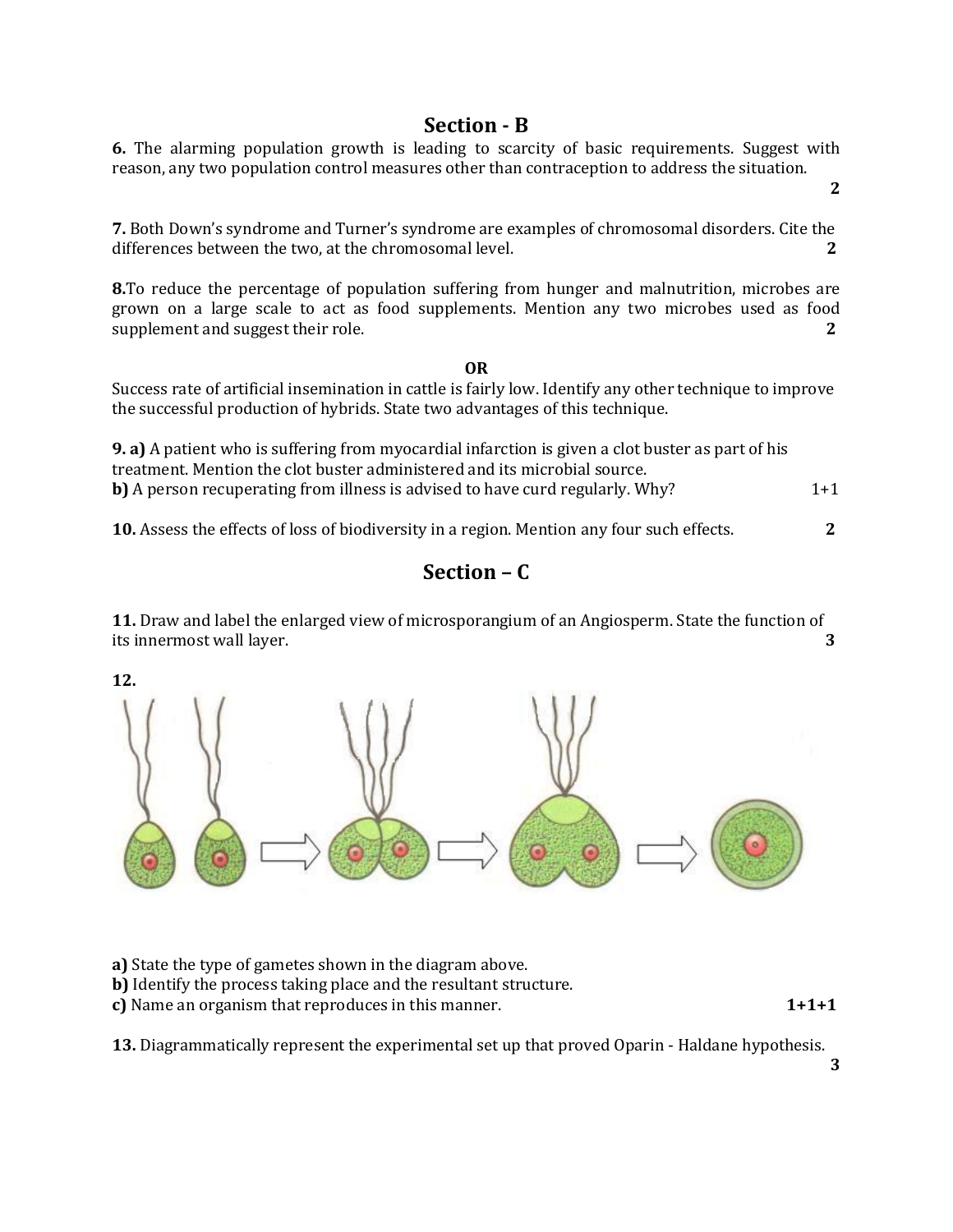**14.** True-breeding pea plants showing contrasting character for flower position were cross-bred.

**a)** Mention the position of flowers in F<sub>1</sub> generation.

**b)** Work out the cross up to F<sub>2</sub> generation.

**c)** Compute the relative fraction of various genotypes in the F<sub>2</sub> generation? **1+1+1** 

**15.** Refer to the figure given below and answer the questions that follow:



**a)** Explain the process by which Tasmanian wolf evolved.

**b)** Name the process that has resulted in evolution of wolf and another similar animal such as Tasmanian wolf.

**c)** Compare and contrast the two animals shown?

#### **1+1+1**

**16.** Your classmate complains of headache and cough. The doctor confirms that he is suffering from Pneumonia and not common cold, on the basis of certain symptoms. List these symptoms. Mention any two precautions to be followed to prevent the spread of this disease. **3** 

**17.** Cow dung and water is mixed and this slurry is fed into the biogas plant for digestion by microbes. The person performing the process shares that there is no need to provide inoculum for it, why? What is the role of microbes at the source? Under which condition will they be most active and effective? **3**

**18.** A person is born with a hereditary disease with a weakened immune system due to deficiency of an enzyme. Suggest a technique for complete cure for this disease, identify the deficient enzyme and explain the technique used for cure. **3** 

**19.** A doctor prescribed morphine as a sedative and pain killer to your cousin who had undergone surgery. Even after recovery, he craved for the prescribed medicine. What do you conclude about his condition, had he continued with the same medication? After appraising yourself, what measures will you suggest to him to overcome this problem? Briefly explain any two.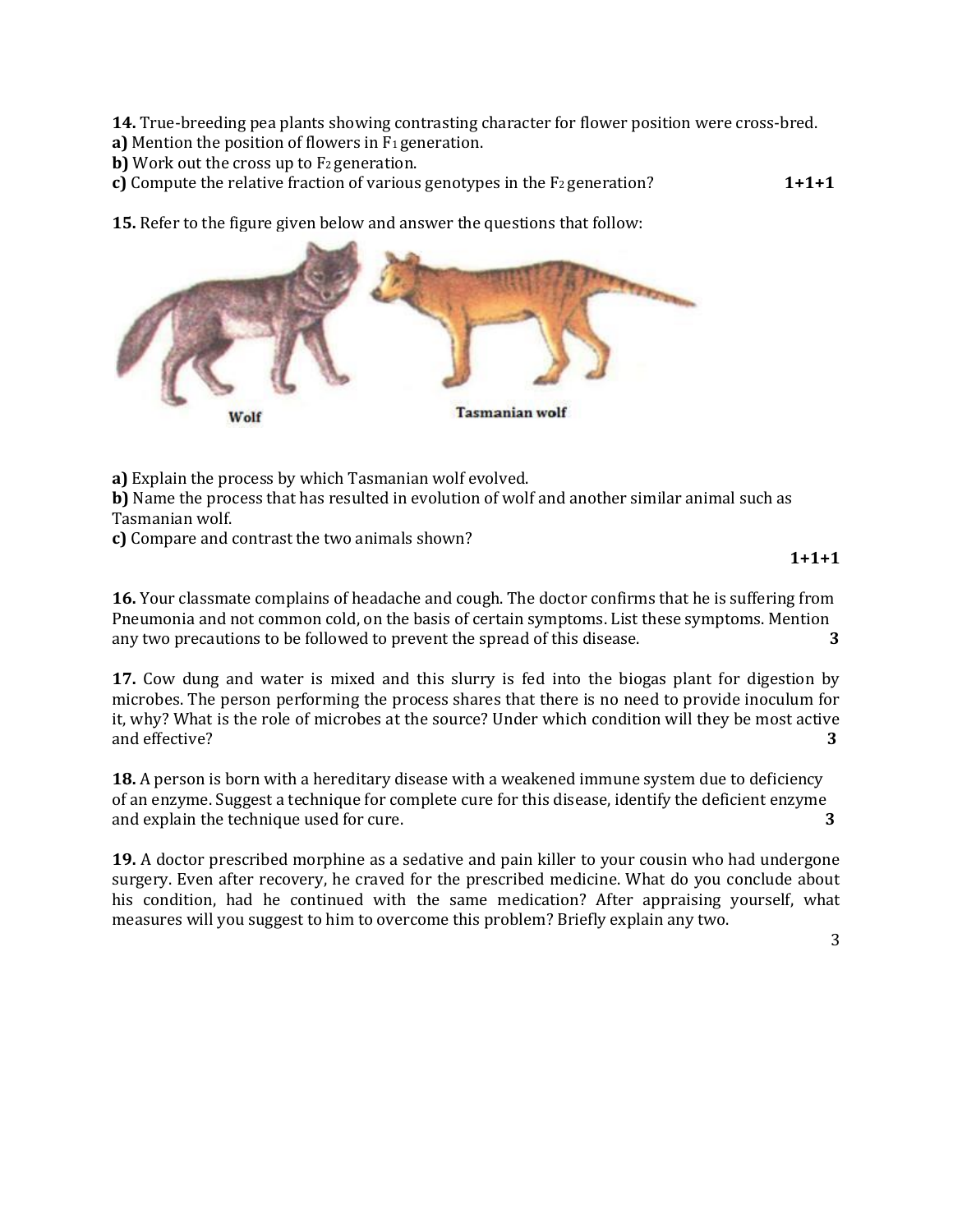**20.** Given below is the diagram of agarose gel kept under UV light:



a) Mark the positive and negative terminals.

b) What is the charge carried by DNA molecule and how does it help in its separation? c) How are the separated DNA fragments finally isolated? **1+1+1** 

#### **OR**

*CryIAb*is introduced in a plant to prevent infestation by corn borer.

a) What is the resultant plant referred as?

b) Summarize the action of the gene introduced. **½ +2½** 

21. a) In pBR322, foreign DNA has to be introduced in tet<sup>R</sup> region. From the restriction enzymes given below, which one should be used and why:

PvuI, EcoRI, BamHI

b) Give reasons, why the other two enzymes cannot be used. **2+1** 





a) What do the 'X' and 'Y' axes represent?

b) Identify the 'grassland' and 'coniferous forest' biomes, from the above figure.

c) Why is 'F' located at the given position in the graph? **1+1+1**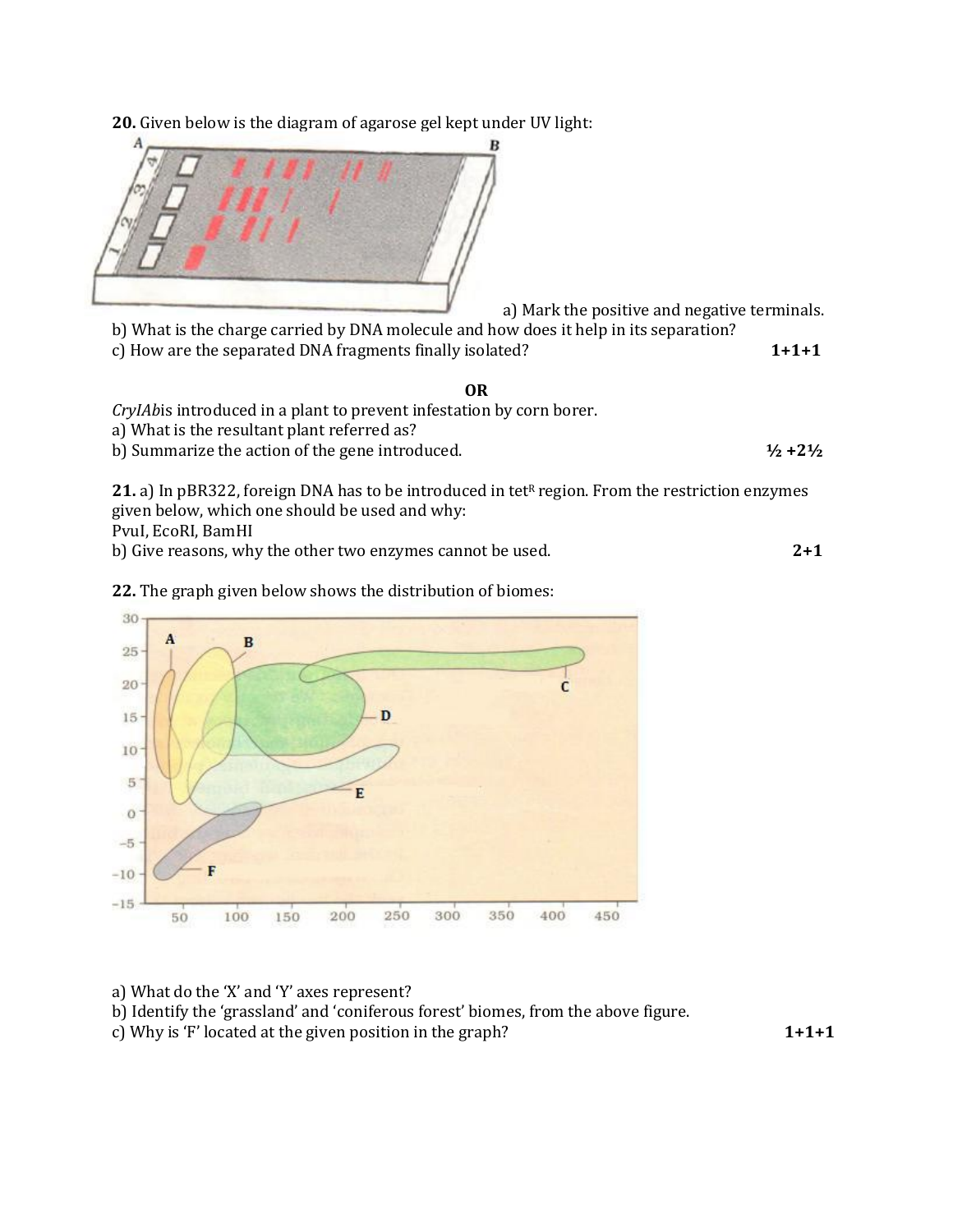## **Section - D**

**23.** A son persuades his father to replace his old mobile phone with the latest model launched in the market. He also shares the latest features it has and explains how it can be of a help to him in the modern technological world. Father is reluctant in buying a new one and tries to explain about its environmental impact. How do you think, the biologist father has tried to convince his son? Justify the arguments of father and son both, by mentioning positive aspects of the behavior displayed by both of them in the situation concerned (three each). **4** 

### **Section - E**

**24.** Given below is the diagram of a human ovum surrounded by a few sperms. Observe the diagram and answer the following questions:



a) Compare the fate of sperms shown in the diagram.

b) What is the role of zona pellucida in this process?

c) Analyze the changes occurring in the ovum during the process.

d) How is the entry of sperm into the ovum facilitated?

e) Specify the region of female reproductive system where the event represented in the diagram takes place. **1+1+1+1+1**

**OR**

The graph given below shows the variation in the levels of ovarian hormones during various phases of menstrual cycle:

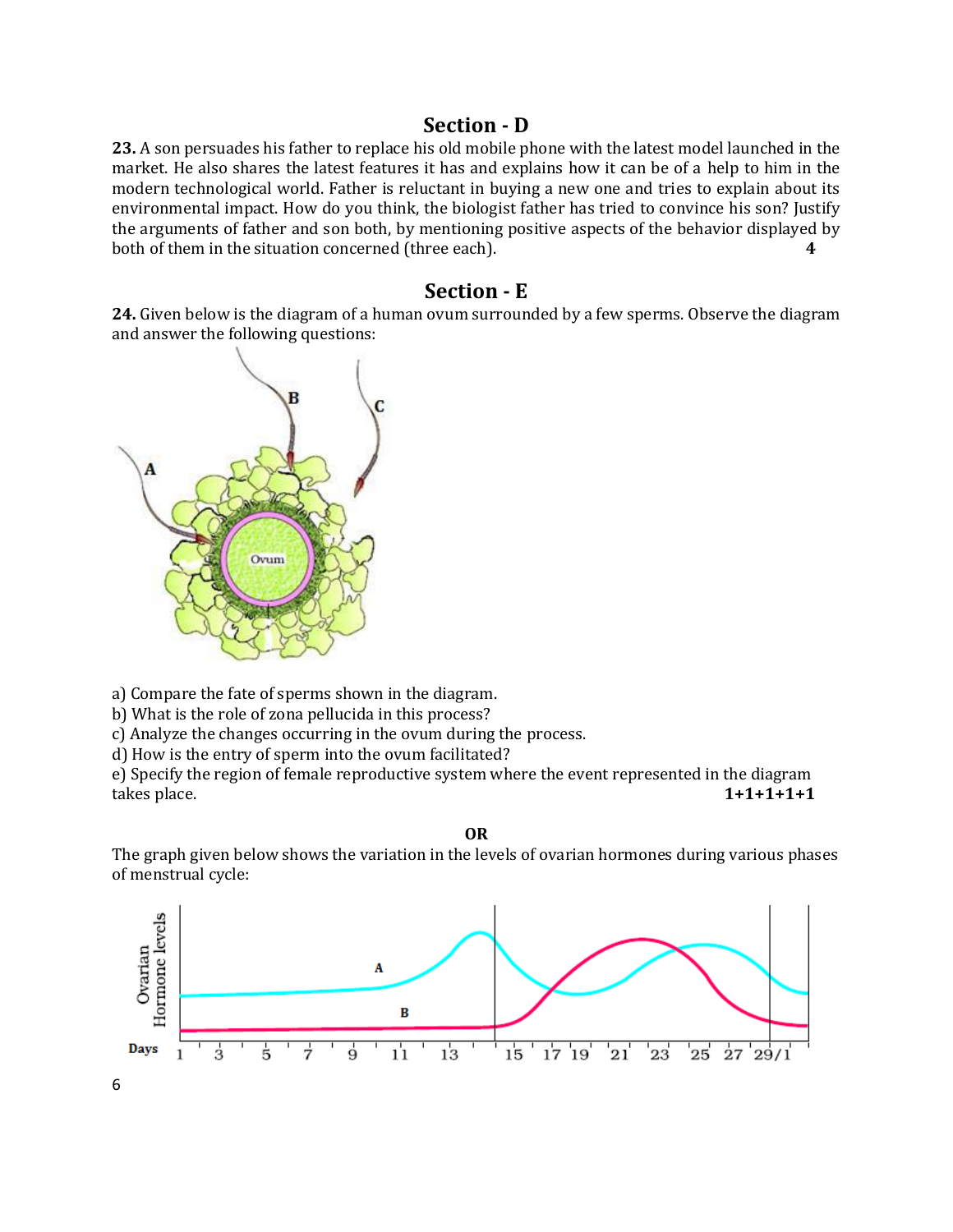a) Identify 'A' and 'B'.

b) Specify the source of the hormone marked in the diagram.

c) Reason out why A peaks before B.

d) Compare the role of A and B.

e) Under which condition will the level of B continue to remain high on the 28thday? **1+1+1+1+1** 

**25.** Explain the process of protein synthesis from processed m-RNA. **5** 

#### **OR**

Which methodology is used while sequencing the total DNA from a cell? Explain it in detail. **5** 

**26.** Citing lake as an example of a simple aquatic ecosystem, interpret how various functions of this ecosystem are carried out. Make a food chain that is functional in this ecosystem. **5** 

### **OR**

a) Colonization of a rocky terrain is a natural process. Mention the group of organisms which invade this area first. Give an example.

b) Over the years, it has been observed that some of the lakes are disappearing due to urbanization. In absence of human interference, depict by making a flow chart, how do the successional seres progress from hydric to mesic condition.

c) Identify the climax community of hydrarch and xerarch succession. **1+3½+ ½**